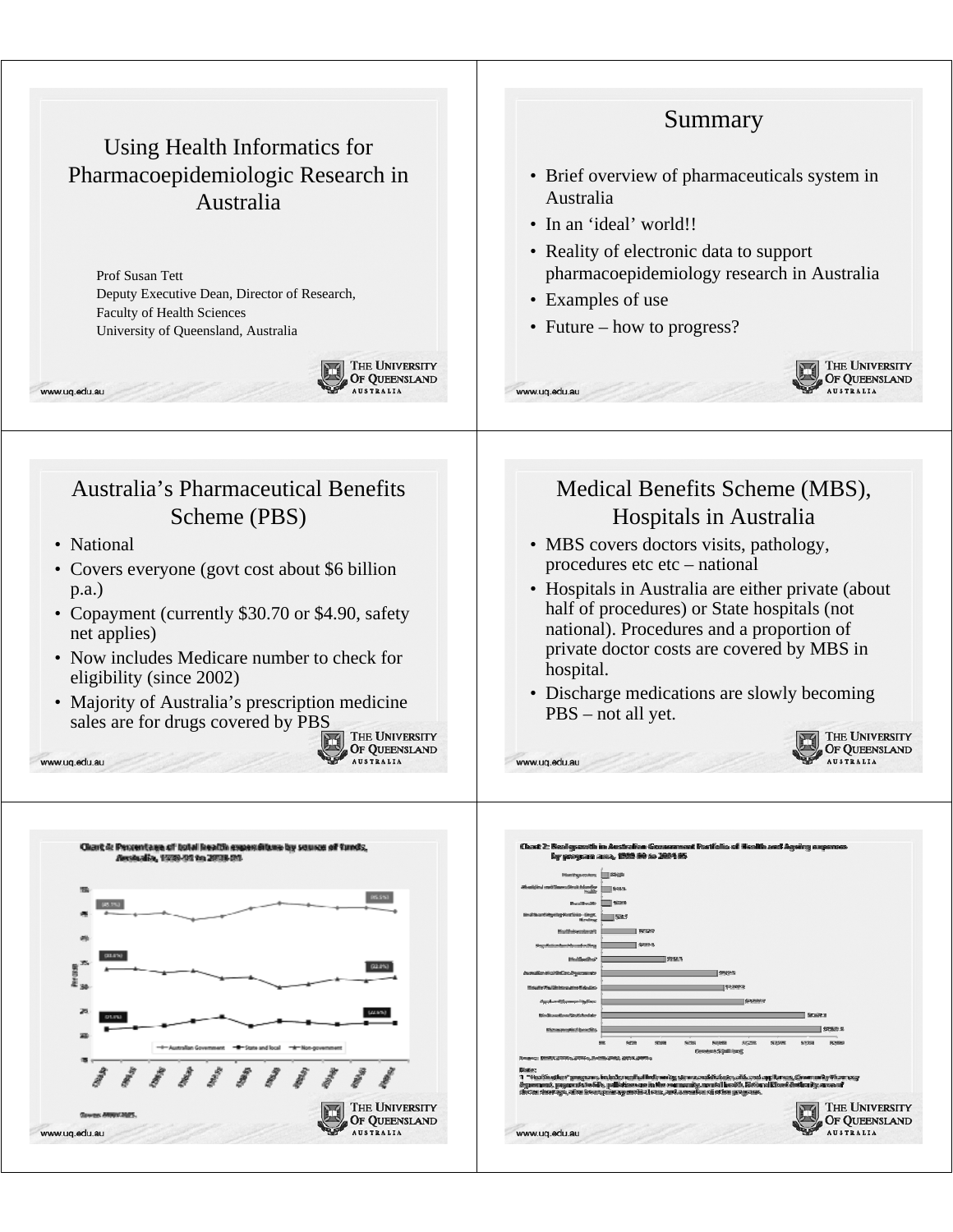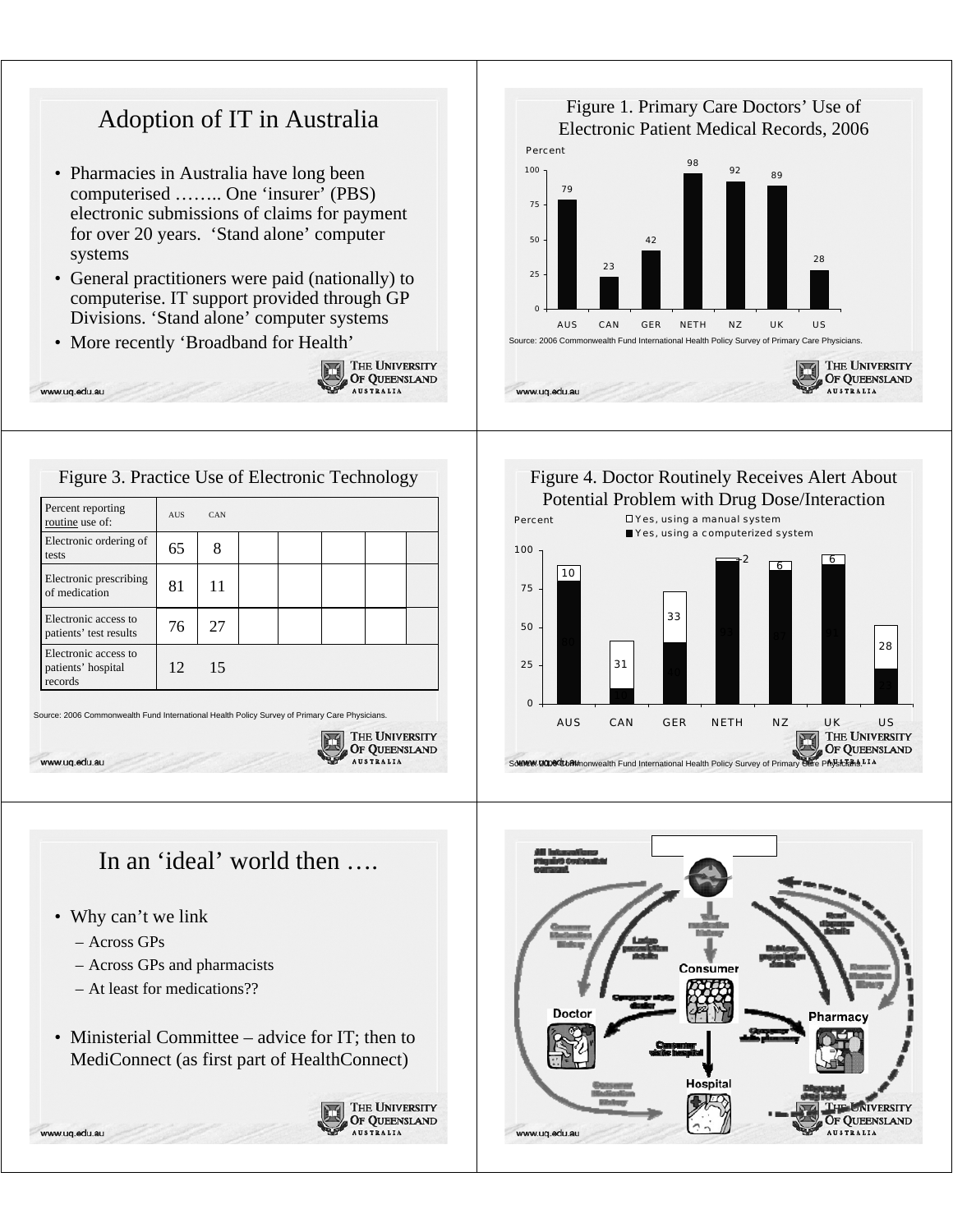

- Limitations, does not capture below co-payment medicines (will do from July this year); is not linked to other data (eg. clinical); does not allow for primary or secondary compliance
- Medical Benefits Scheme administrative data, point of care claiming or reimbursement to consumer
	- Limitations, does not capture private insured items; is not linked to other data (eg. hospitals)



## State databases

• Hospitals

www.uq.edu.au

www.ug.edu.au



• Some community health services



## Back to pharmacoepidemiologic research

– Randomly selected GPs (about 1000 each year (30% response rate from those contactable)) recording data from 100 consecutive encounters (GP gains 'points' towards

– Self report, structured interview. Population prevalence of certain conditions and what consumer reports about GP

visits and medication in previous 2 weeks.

vocational registration) • National Health Survey

www.ug.edu.au

www.uq.edu.au

- The best database for us to use currently is PBS database, recognising the limitations …
- National data can be accessed over internet, State data/ postcode data/ some data by age groups can be purchased from Medicare Australia …..
- Data accessed as number of 'services' (usually a month supply) over specified time …. Easy to convert into Defined Daily Doses …. Can then normalise for population (eg. per 1000 people) and for time (eg. per day)



THE UNIVERSITY

OF QUEENSLAND

**AUSTRALIA**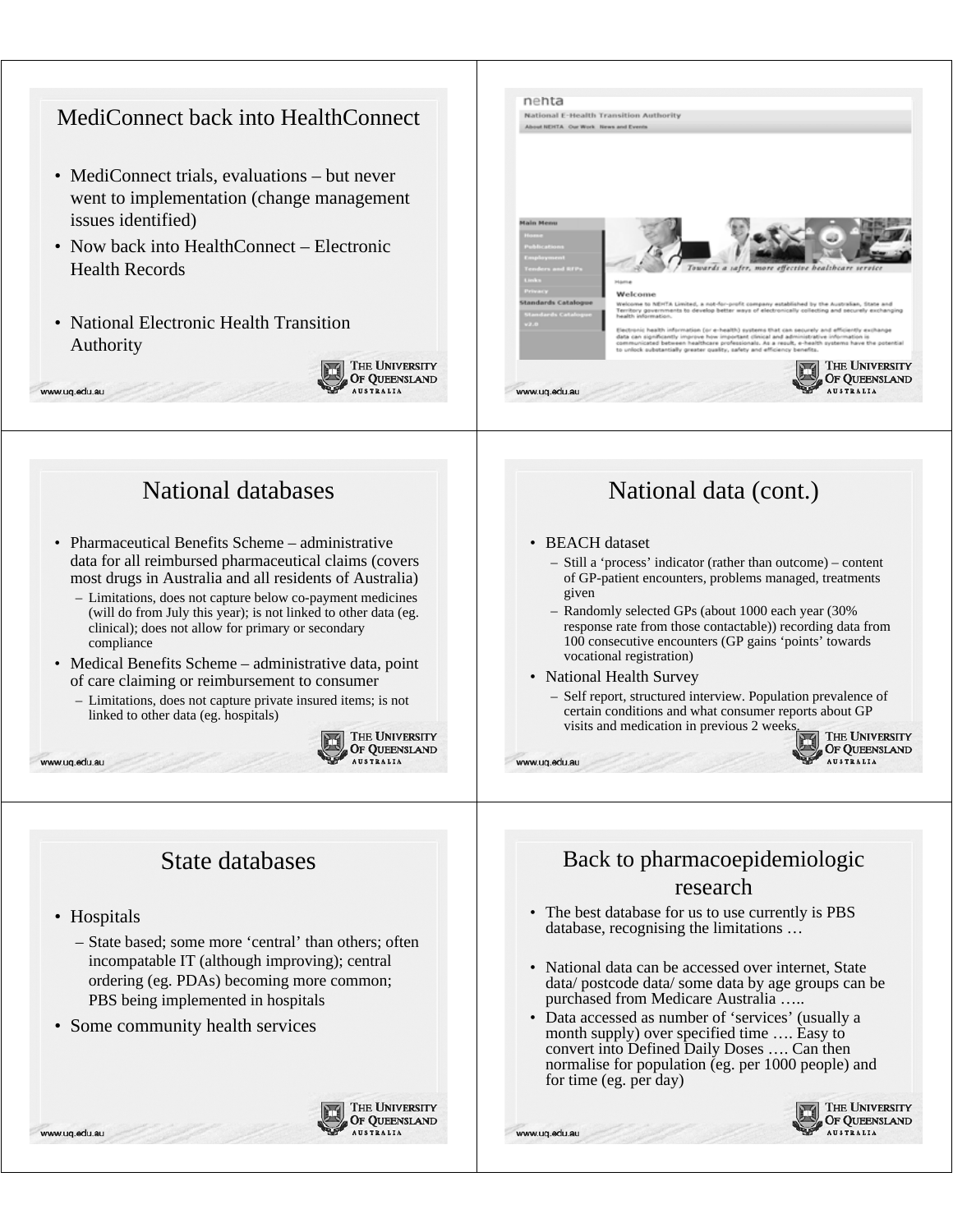